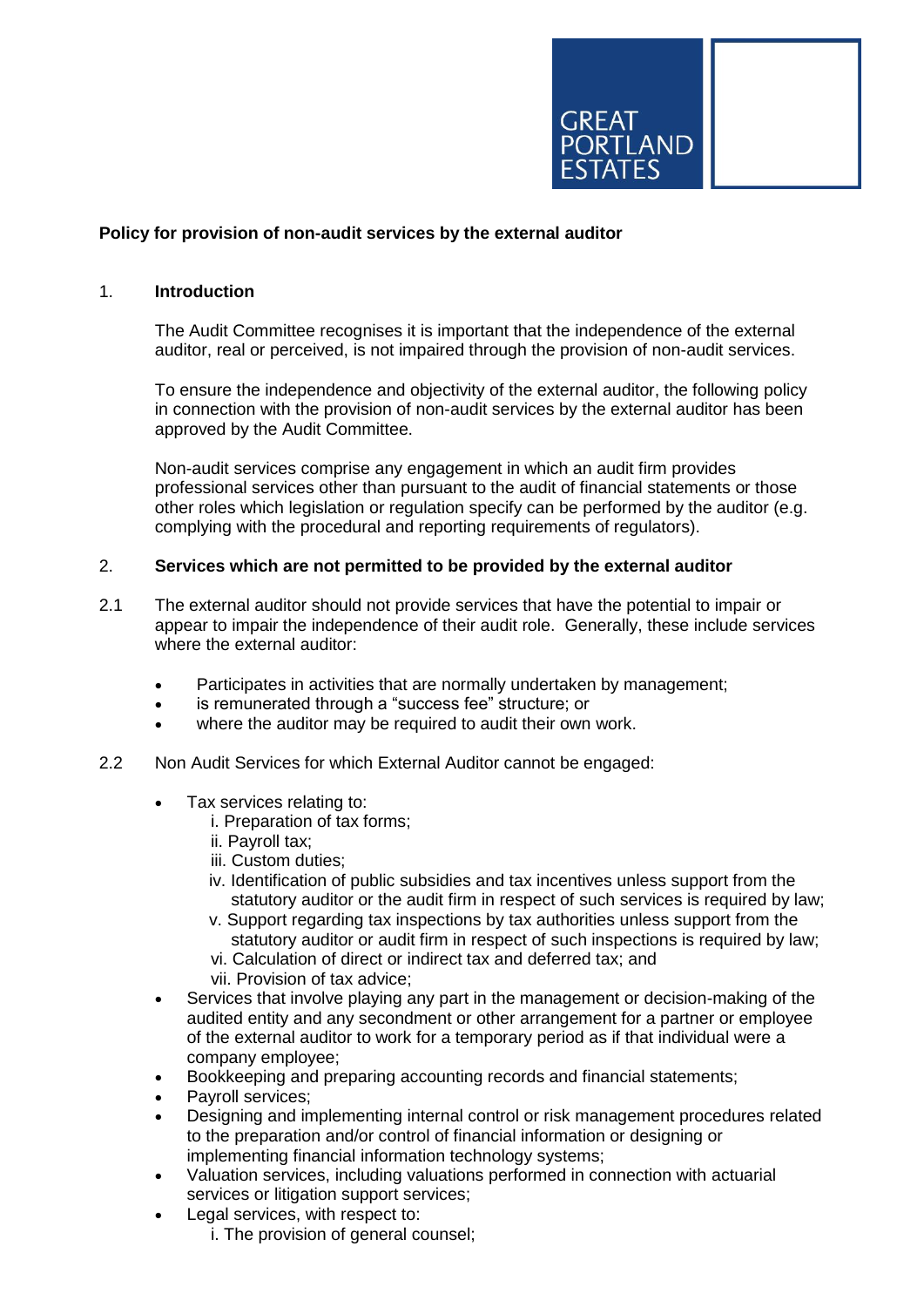ii. Negotiating on behalf of the audited entity; and

iii. Acting in an advocacy role in the resolution of litigation;

- Services related to the audited entity's internal audit function;
- Services linked to the financing, capital structure and allocation, and investment strategy of the audited entity, except providing assurance services in relation to the financial statements, such as the issuing of comfort letters in connection with prospectuses issued by the audited entity;
- Promoting, dealing in, or underwriting shares in the audited entity;
- Human resources services, with respect to:

i. Management in a position to exert significant influence over the preparation of the accounting records or financial statements which are the subject of the statutory audit, where such services involve: searching for or seeking out candidates for such position; or undertaking reference checks of candidates for such positions;

ii. Structuring the organisation design; and

iii. Cost control.

 Remuneration services relating to advice on the quantum of the remuneration package or the measurement criteria on which the quantum is calculated for a director or key management position.

### 3. **Services for which the External Auditor can be engaged**

The External Auditor can be engaged to provide any of the services described in paragraph 5.40 of the [Financial Reporting Council's Revised Ethical Standard 2019](https://www.frc.org.uk/getattachment/601c8b09-2c0a-4a6c-8080-30f63e50b4a2/Revised-Ethical-Standards-2019-Updated-With-Covers.pdf) and set out in Appendix 1 for reference ("**the permitted non-audit services"**) subject to the approvals process set out below

The external auditor may be engaged to perform the permitted non-audit services without reference to the Audit Committee subject to fees being less than £50,000 for each assignment and a cumulative annual total of less than 50% of that year's audit fee provided prior approval by the Finance Director where he considers the external audit firm is the most suitable supplier of the non-audit service. Where the engagement of permitted non-audit services for a single activity is over £50,000 or would take the cumulative total of non-audit fees paid to the external auditor over 50% of that year's audit fees, the engagement must be approved by the Audit Committee.

### 4. **Non**-**Audit Services Fee Cap**

In total, the fees paid for permitted non-audit services subject to the non-audit services cap (as set out in paragraph 5.40 of the Financial Reporting Council's Revised Ethical Standard 2019) in any financial year must not exceed 70% of the average statutory audit fee for the prior three consecutive financial years.

Management shall provide a summary of non-audit fees both incurred to date and of approved but yet to be performed services to the Audit Committee on a periodic basis and at the minimum at each of the interim and full year Audit Committee meetings.

### 5. **Disclosure requirements**

In the Audit Committee's report in the Annual Report and Accounts, the Committee will disclose:

- 5.1 The Committee's policy for approval of non-audit services.
- 5.2 How auditor objectivity and independence are safeguarded.
- 5.3 The audit fees for the statutory audit of the company's consolidated financial statements paid to the auditor and its network firms for audit related services and other non-audit services, including the ratio of audit to non-audit work.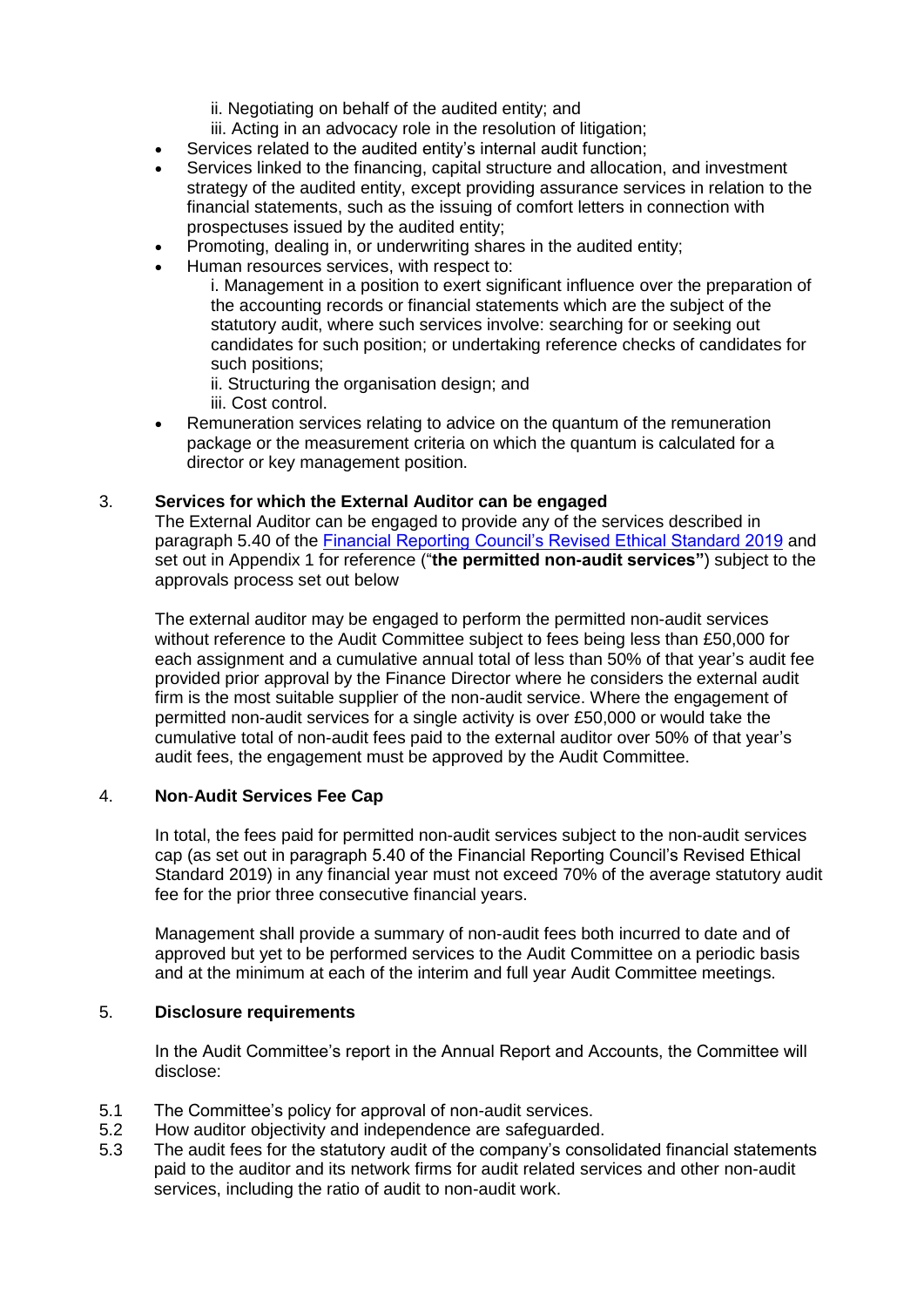5.4 For each significant engagement, or category of engagements, detail of what the services are and why the audit committee concluded that it was in the interests of the company to purchase them from the external auditor.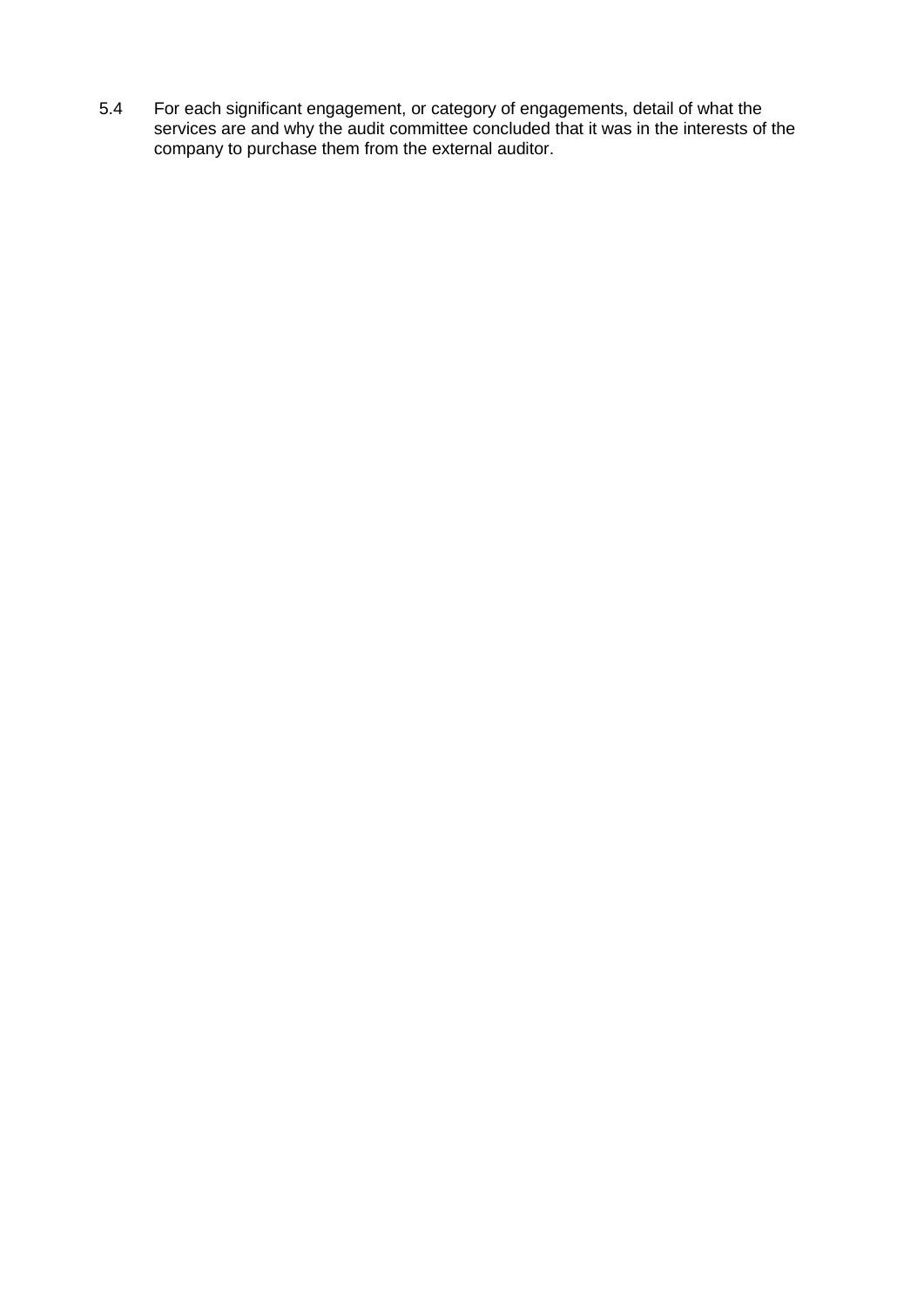# **Appendix 1**

# **[Financial Reporting Council's Revised Ethical Standard 2019](https://www.frc.org.uk/getattachment/601c8b09-2c0a-4a6c-8080-30f63e50b4a2/Revised-Ethical-Standards-2019-Updated-With-Covers.pdf) – Edited Extract**

## **Permitted Non-audit / Additional Services**

5.40 An audit firm carrying out statutory audits of public interest entities and, where the audit firm belongs to a network, any member of such network, shall not provide to the audited entity, to its UK parent undertaking or to its worldwide controlled undertakings, services other than those set out in the rest of this paragraph, subject to the approval of the audit committee after it has properly assessed threats to independence and the safeguards applied in accordance with the Financial Reporting Council's Revised Ethical Standard 2019:

### *Services required by law or regulation and exempt from the non-audit services cap*

- Reporting required by a competent authority or regulator under law or regulation for example;
	- o Reporting to a regulator on client assets;
	- $\circ$  in relation to entities regulated under the Financial Services and Markets Act 2000 (FSMA), reports under s166 and s340 of FSMA;
	- o Reporting to a regulator on regulatory financial statements;
	- o Reporting on a Solvency and Financial Condition Report under Solvency II.
- In the case of a controlled undertaking incorporated and based in a third country, reporting required by law or regulation in that jurisdiction where the auditor is permitted to undertake that engagement;
- Reporting on internal financial controls when required by law or regulation;
- Reporting on the iXBRL tagging of financial statements in accordance with the European Single Electronic Format for annual financial reports;
- Reports, required by or supplied to competent authorities / regulators supervising the audited entity, where the authority / regulator has either specified the auditor to provide the service or identified to the entity that the auditor would be an appropriate choice for service provider;
- Services which support the entity in fulfilling an obligation required by UK law or regulation, including listing requirements where: the provision of such services is time critical; the subject matter of the engagement is price sensitive; and it is probable that an objective, reasonable and informed third party would conclude that the understanding of the entity obtained by the auditor for the audit of the financial statements is relevant to the service, and where the nature of the service would not compromise independence;

### *Services subject to the non-audit services cap*

- Reviews of interim financial information; and providing verification of interim profits not otherwise required by law or regulation;
- Where not otherwise required by law or regulation, non-audit and additional services, as defined in this Ethical Standard provided as auditor of the entity, or as reporting accountant, in relation to information of the audited entity for which it is probable that an objective, reasonable and informed third party would conclude that the understanding of the entity obtained by the auditor is relevant to the service, and where the nature of the service would not compromise independence;
- Extended audit or assurance work that is authorised by those charged with governance performed on financial or performance information and/or financial or operational